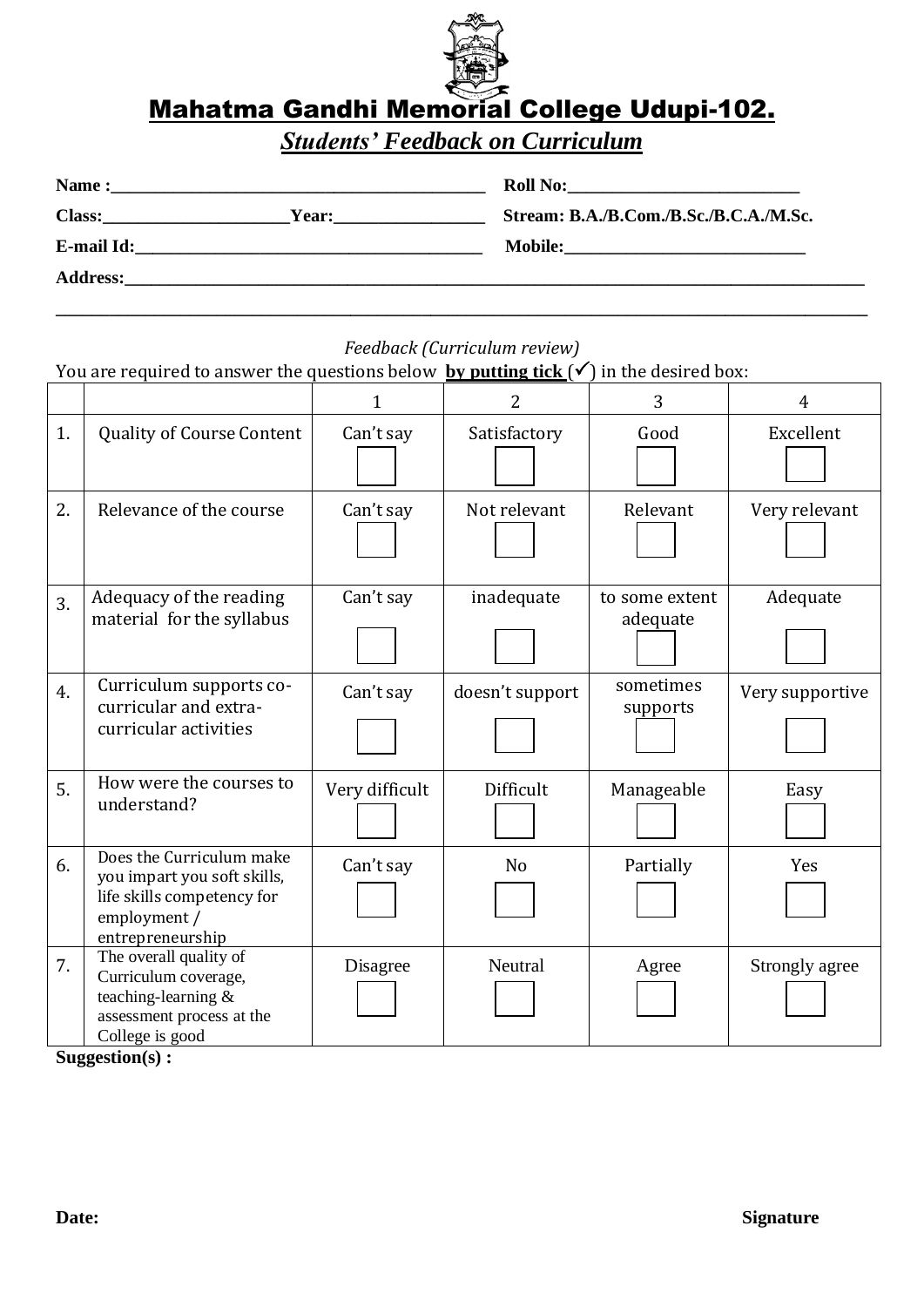

*Faculty Feedback on Curriculum*

|             | Designation:                                                                                                                                                                                                                   |
|-------------|--------------------------------------------------------------------------------------------------------------------------------------------------------------------------------------------------------------------------------|
| Department: |                                                                                                                                                                                                                                |
|             | E-mail explorer than the second service of the service of the service of the service of the service of the service of the service of the service of the service of the service of the service of the service of the service of |
| Address     |                                                                                                                                                                                                                                |

**Note:** You are requested to answer the questions below by **putting tick**  $(\checkmark)$  in the desired column against each question/statement. The four options are **Strongly Agree (SA), Agree (A), Neutral (N), and Disagree (D)**. Your responses will be kept confidential and used only for the purpose of curriculum enrichment.

| <b>Statements / Questions</b>                                                                          |  |  | N | D |
|--------------------------------------------------------------------------------------------------------|--|--|---|---|
| 1. The curriculum and the course content is satisfactory                                               |  |  |   |   |
| 2. As an affiliated college the College has no autonomy over the curriculum                            |  |  |   |   |
| 3. Board of Studies of the University is taking care to ensure the currency                            |  |  |   |   |
| and relevance of the programme/course curriculum                                                       |  |  |   |   |
| 4. The curriculum has been updated/revised from time to time                                           |  |  |   |   |
| 5. Employability, soft skills and life skills development are given weightage                          |  |  |   |   |
| in curriculum design and development                                                                   |  |  |   |   |
| 6. I haven't faced difficulties in teaching the present curriculum                                     |  |  |   |   |
| 7. The curriculum is not difficult for the students to study                                           |  |  |   |   |
| 8. Enough reading/reference materials are available in connection with the<br>curriculum               |  |  |   |   |
| 9. Theoretical aspects and practical aspects of the subjects have been taken<br>care by the curriculum |  |  |   |   |
| 10. The curriculum supports co-curricular and extra-curricular activities                              |  |  |   |   |
| 11. I am given enough freedom to contribute my ideas on curriculum design                              |  |  |   |   |
| and development through our representatives at the Board of Studies                                    |  |  |   |   |
| 12. The responses by the Students, Alumni, Parents, Employers, Peers and other stakeholders            |  |  |   |   |
| are                                                                                                    |  |  |   |   |
| A: Excellent<br>B: Very Good<br>C: Good D: Satisfactory                                                |  |  |   |   |
| $(\checkmark)$ tick mark on any one option                                                             |  |  |   |   |
| Suggestions for improvement in curriculum design and development:                                      |  |  |   |   |
|                                                                                                        |  |  |   |   |
|                                                                                                        |  |  |   |   |
|                                                                                                        |  |  |   |   |
|                                                                                                        |  |  |   |   |
|                                                                                                        |  |  |   |   |
|                                                                                                        |  |  |   |   |
|                                                                                                        |  |  |   |   |
|                                                                                                        |  |  |   |   |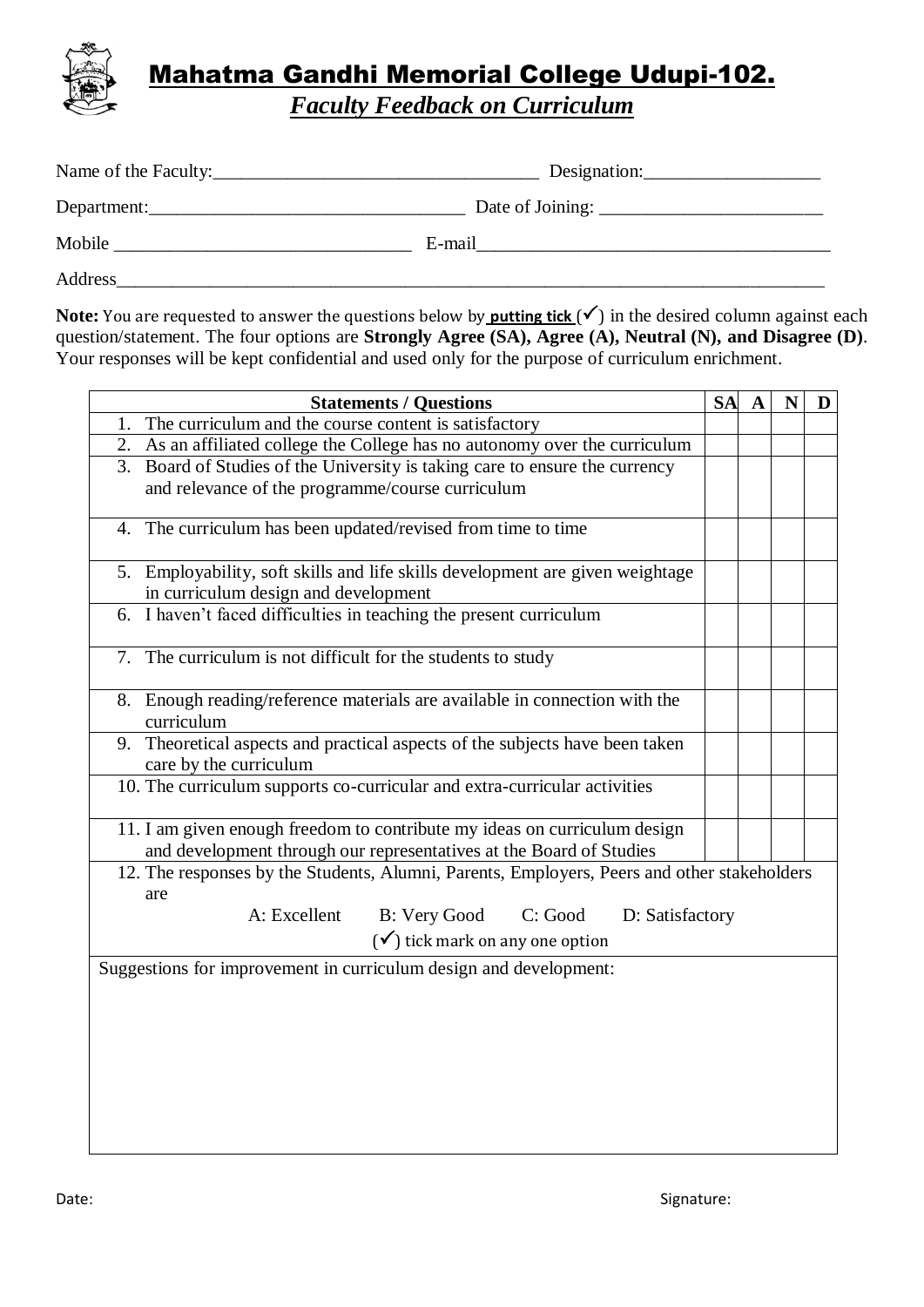

*Alumni Feedback on Curriculum*

| Name:                       |        |                                       |  |  |
|-----------------------------|--------|---------------------------------------|--|--|
| Year of Passing out:        | Class: | Stream: B.A./B.Com./B.Sc./B.C.A/M.Sc. |  |  |
|                             | Batch: |                                       |  |  |
| Permanent Address:          |        |                                       |  |  |
|                             |        |                                       |  |  |
| Contact No.                 |        |                                       |  |  |
| E-mail ID                   |        |                                       |  |  |
| <b>Present Organization</b> |        |                                       |  |  |
| Designation:                |        | <b>Present Location:</b>              |  |  |
|                             |        |                                       |  |  |

You are requested to answer the questions below by **putting tick**  $(\checkmark)$  on the desired option

| A: Excellent                                                                                                  | 1. How was the quality of the Curriculum / Course Content?<br>B: Good                          | C: Satisfactory | D: Can't say                                                                                        |  |
|---------------------------------------------------------------------------------------------------------------|------------------------------------------------------------------------------------------------|-----------------|-----------------------------------------------------------------------------------------------------|--|
|                                                                                                               |                                                                                                |                 |                                                                                                     |  |
| A: Yes                                                                                                        | 2. Were the subjects relevant to your job and your future aspirations?<br><b>B</b> : Sometimes | C: No           | D: Can't say                                                                                        |  |
| A: Easy                                                                                                       | 3. How did you find the curriculum? (Difficulty levels of the curriculum)<br>B: Medium         | C: Hard         | D: Can't say                                                                                        |  |
| 4. Were the lessons well taught?<br>A: Yes                                                                    | B: No                                                                                          |                 |                                                                                                     |  |
| 5. Were reading materials and references regarding curriculum / subjects easily available?<br>A: Yes<br>B: No |                                                                                                |                 |                                                                                                     |  |
| 6. Were the subjects applicable in your practical / daily life?<br>A: Yes<br>B: No                            |                                                                                                |                 |                                                                                                     |  |
| 7. Did the education at the College help you gain competence for employment?<br>B: No<br>A: Yes               |                                                                                                |                 |                                                                                                     |  |
| A: Yes                                                                                                        | B: No                                                                                          |                 | 8. Did the subjects / course / co-curricular activities help in developing your personality?        |  |
| A: Yes                                                                                                        | B: No                                                                                          |                 | 9. Did the curriculum and the learning atmosphere help in building competence for entrepreneurship? |  |
|                                                                                                               |                                                                                                |                 |                                                                                                     |  |

- 10. Which was the most useful part of the curriculum / course? Why?
- Suggestions about curriculum (if any):